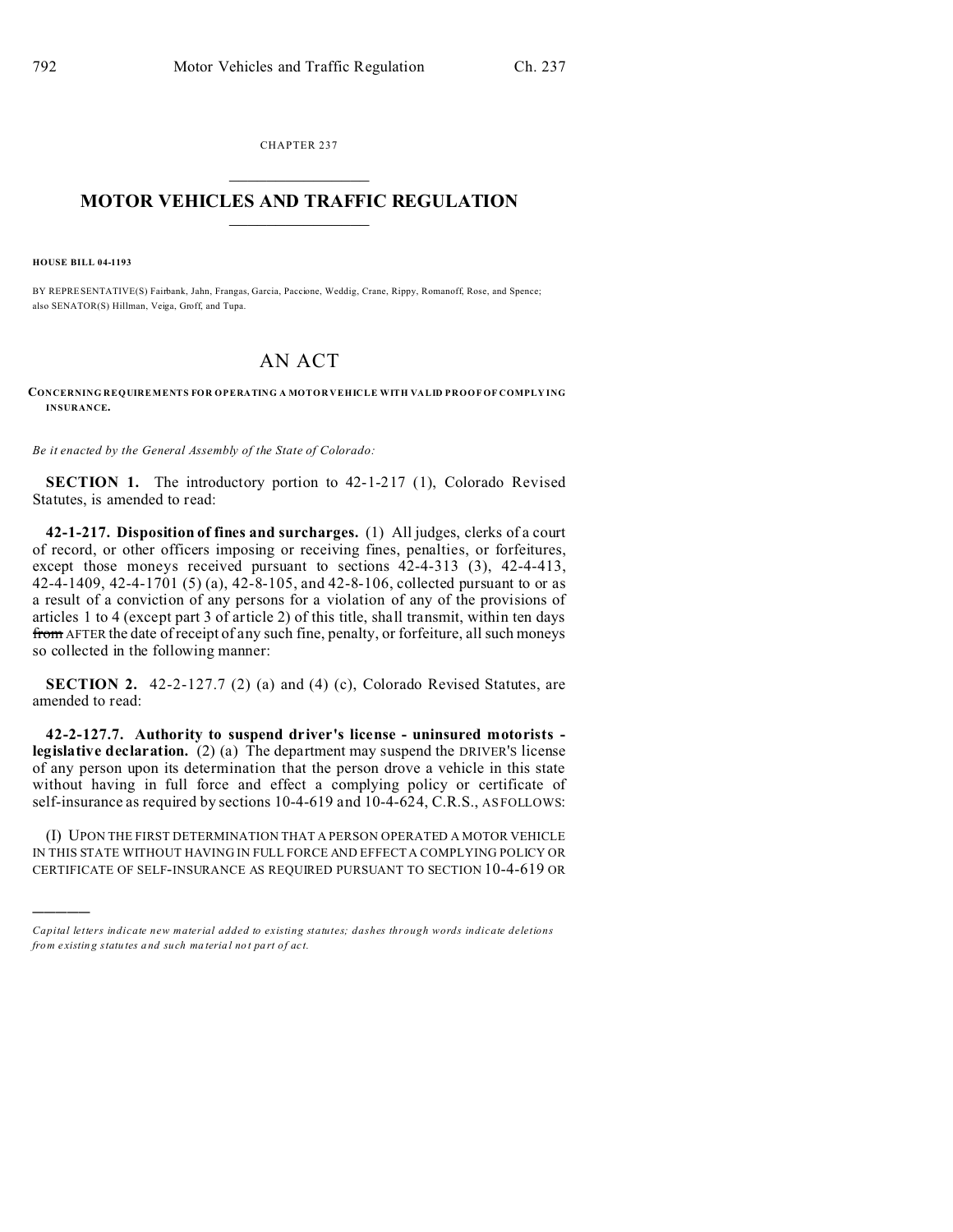10-4-624, C.R.S., THE DEPARTMENT SHALL SUSPEND THE DRIVER'S LICENSE OF A PERSON UNTIL THE PERSON FURNISHES PROOF OF FINANCIAL RESPONSIBILITY, AS DEFINED IN SECTION 42-7-103 (14), IN THE MANNER CONTEMPLATED BY SECTION 42-7-301 (1), IN THE AMOUNT SPECIFIED IN SECTION 10-4-620, C.R.S.

(II) UPON THE SECOND DETERMINATION THAT THE PERSON OPERATED A MOTOR VEHICLE IN THIS STATE WITHOUT HAVING IN FULL FORCE AND EFFECT A COMPLYING POLICY ORCERTIFICATE OF SELF-INSURANCE AS REQUIRED BY SECTIONS 10-4-619 AND 10-4-624, C.R.S., WITHIN FIVE YEARS, THE DEPARTMENT SHALL SUSPEND THE PERSON'S DRIVER'S LICENSE FOR A PERIOD OF FOUR MONTHS.

(III) UPON THE THIRD OR SUBSEQUENT DETERMINATION THAT THE PERSON OPERATED A MOTOR VEHICLE IN THIS STATE WITHOUT HAVING IN FULL FORCE AND EFFECT A COMPLYING POLICY OR CERTIFICATE OF SELF-INSURANCE AS REQUIRED BY SECTIONS 10-4-619 AND 10-4-624, C.R.S., THE DEPARTMENT SHALL SUSPEND THE PERSON'S DRIVER'S LICENSE FOR A PERIOD OF EIGHT MONTHS.

(4) (c) The notice of suspension shall clearly specify the reason and statutory grounds for the suspension, the effective date of the suspension, the right of the person to request a hearing, the procedure for requesting a hearing, and the date by which that request for a hearing must be made. The notice shall also state that the person may avoid suspension by filing with the department proof of financial responsibility for the future, or by compliance with section 42-7-302 ON THE FIRST DETERMINATION. FOR SUBSEQUENT OFFENSES, A PERSON'S DRIVER'S LICENSE SHALL BE SUSPENDED IN ACCORDANCE WITH THE PROVISIONS OF SUBSECTION (2) OF THIS SECTION. If the person files proof of financial responsibility for the future, such proof of financial responsibility for the future shall be maintained for three years from the date such proof of financial responsibility for the future is received by the department AND AFTER ANY APPLICABLE SUSPENSION PERIOD.

**SECTION 3.** 42-4-1409 (4) (a) and (4) (b), Colorado Revised Statutes, are amended, and the said 42-4-1409 is further amended BY THE ADDITION OF A NEW SUBSECTION, to read:

**42-4-1409. Compulsory insurance - penalty.** (4) (a) Any person who violates the provisions of subsection  $(1)$ ,  $(2)$ , or  $(3)$  of this section commits a class 1 misdemeanor traffic offense. The minimum fine imposed by section 42-4-1701 (3) (a) (II) (A) shall be mandatory, and the court shall not suspend such minimum fine THE DEFENDANT SHALL BE PUNISHED BY A MINIMUM MANDATORY FINE OF NOT LESS THAN FIVE HUNDRED DOLLARS. THE COURT MAY SUSPEND UP TO ONE HALF OF THE FINE UPON A SHOWING THAT APPROPRIATE INSURANCE AS REQUIRED PURSUANT TO SECTION 10-4-619 OR 10-4-624, C.R.S., HAS BEEN OBTAINED. Nothing in this paragraph (a) shall be construed to prevent the court from imposing a fine greater than the minimum mandatory fine.

(b) Upon a second or subsequent conviction under this section within a period of two FIVE years following a prior conviction under this section, in addition to any imprisonment imposed pursuant to section 42-4-1701 (3) (a) (II) (A), the defendant shall be punished by a minimum mandatory fine of not less than two hundred ONE THOUSAND dollars, and the court shall not suspend such minimum fine. Nothing in this paragraph (b) shall be construed to prevent the court from imposing a fine greater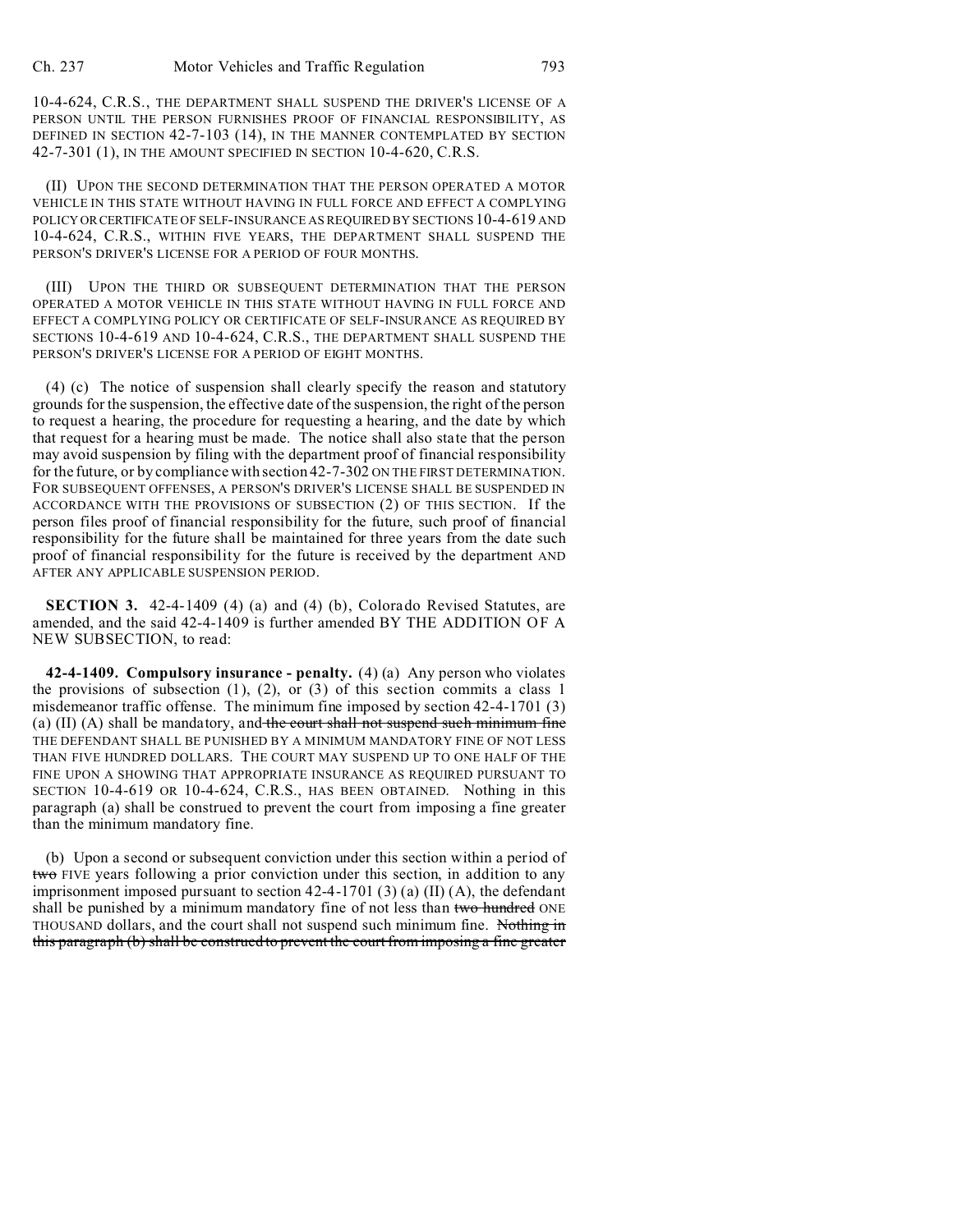than the minimum mandatory fine. THE COURT OR THE COURT COLLECTIONS' INVESTIGATOR MAY ESTABLISH A PAYMENT SCHEDULE FOR A PERSON CONVICTED OF THE PROVISIONS OF SUBSECTION (1), (2), OR (3) OF THIS SECTION AND THE PROVISIONS OF SECTION 16-11-101.6, C.R.S., SHALL APPLY. THE COURT MAY SUSPEND UP TO ONE HALF OF THE FINE UPON A SHOWING THAT APPROPRIATE INSURANCE AS REQUIRED PURSUANT TO SECTION 10-4-619 OR 10-4-624,C.R.S., HAS BEEN OBTAINED.

(9) IT IS THE INTENT OF THE GENERAL ASSEMBLY THAT THE MONEYS COLLECTED AS FINES IMPOSED PURSUANT TO PARAGRAPHS (a) AND (b) OF SUBSECTION (4) OF THIS SECTION ARE TO BE USED FOR THE SUPERVISION OF THE PUBLIC HIGHWAYS. THE GENERAL ASSEMBLY DETERMINES THAT LAW ENFORCEMENT AGENCIES THAT PATROL AND MAINTAIN THE PUBLIC SAFETY ON PUBLIC HIGHWAYS ARE SUPERVISING THE PUBLIC HIGHWAYS. THE GENERAL ASSEMBLY FURTHER DETERMINES THAT A CLERK AND RECORDER FOR A COUNTY IS SUPERVISING THE PUBLIC HIGHWAYS THROUGH HIS OR HER ENFORCEMENT OF THE REQUIREMENTS FOR DEMONSTRATION OF PROOF OF MOTOR VEHICLE INSURANCE PURSUANT TO SECTION  $42-3-105(1)(c)$  (I). THEREFORE, OF THE MONEYS COLLECTED FROM FINES PURSUANT TO PARAGRAPHS (a) AND (b) SUBSECTION (4) OF THIS SECTION, FIFTY PERCENT OF THESE MONEYS SHALL BE TRANSFERRED TO THE LAW ENFORCEMENT AGENCY THAT ISSUED THE TICKET FOR A VIOLATION OF THIS SECTION. THE REMAINING FIFTY PERCENT OF THE MONEYS COLLECTED FROM FINES FOR VIOLATIONS OF PARAGRAPH (a) OR (b) OF SUBSECTION (4) OF THIS SECTION SHALL BE TRANSMITTED TO THE CLERK AND RECORDER FOR THE COUNTY IN WHICH THE VIOLATION OCCURRED.

**SECTION 4.** 42-7-103 (6.5) (b), Colorado Revised Statutes, is amended to read:

**42-7-103. Definitions.** As used in this article, unless the context otherwise requires:

(6.5) (b) For purposes of this subsection (6.5), "complying policy" means a policy of insurance as defined in section  $10-4-703$  (2), C.R.S. REQUIRED BY PART 6 OF ARTICLE 4 OF TITLE 10, C.R.S.

**SECTION 5.** 42-7-301.5 (1) and (2), Colorado Revised Statutes, are amended to read:

**42-7-301.5. Proof of financial responsibility - repeal.** (1) Any person who presents an altered or counterfeit letter or altered or counterfeit insurance identification card from an insurer or agent for the purpose of proving financial responsibility for purposes of this article shall be in violation of this section 18-5-104, C.R.S., and THE MINIMUM FINE shall be punished by a fine of five hundred ONE THOUSAND dollars. If such A SECOND OR SUBSEQUENT presentation is said person's second or subsequent offense IS A VIOLATION OF SECTION 18-5-104, C.R.S., AND the MINIMUM fine shall be one thousand FIVE HUNDRED dollars. and said person's uninsured motor vehicle shall be seized.

(2) Any person who alters or creates a counterfeit letter or insurance identification card for another VIOLATES SECTION 18-5-104, C.R.S., AND shall be punished by a MINIMUM fine of five hundred ONE THOUSAND dollars. If such alteration or creation is said person's A second or subsequent offense ALTERATION OR CREATION OF A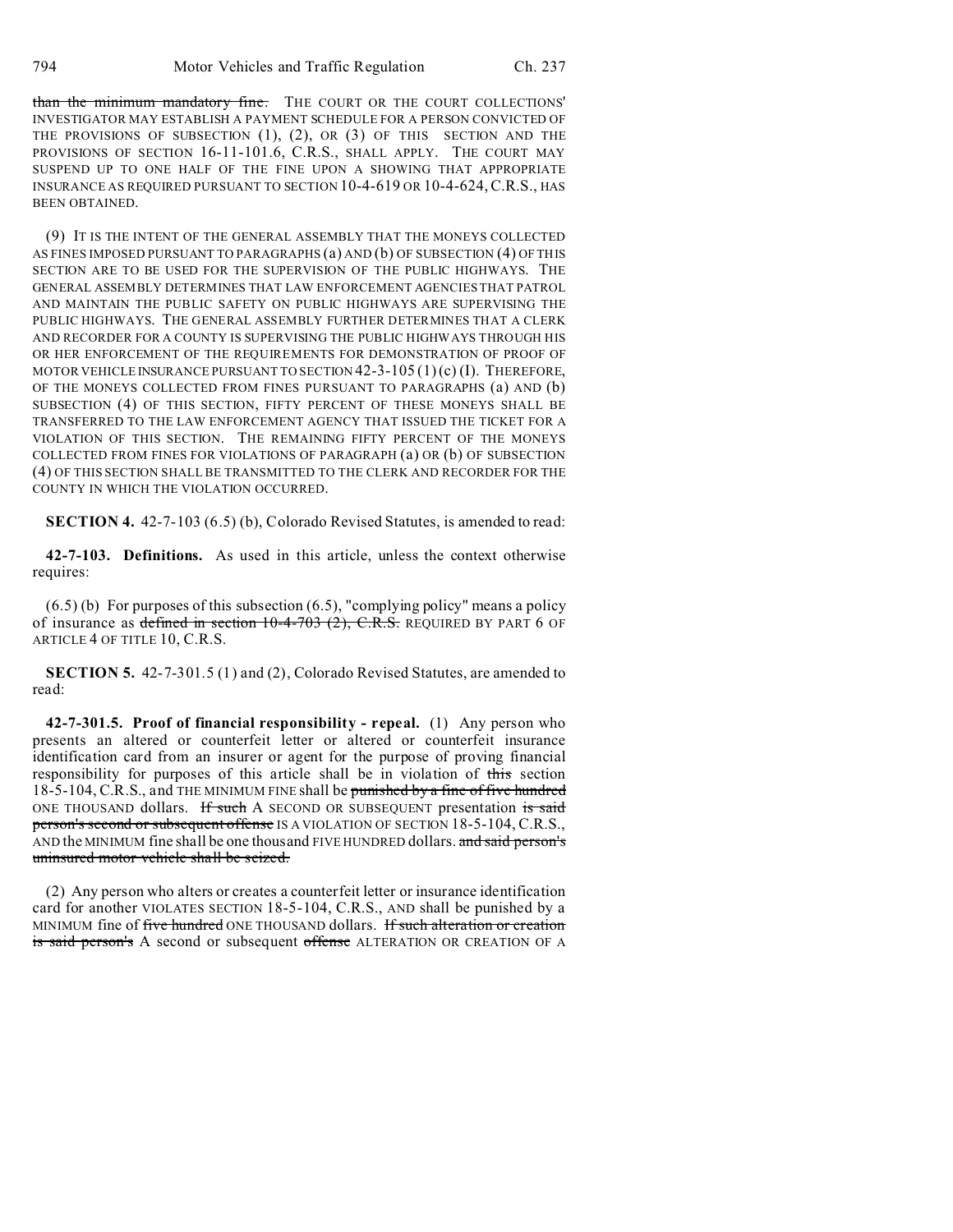COUNTERFEIT LETTER OR INSURANCE IDENTIFICATION CARD IS A VIOLATION OF SECTION 18-5-104,C.R.S., AND the fine shall be one thousand FIVE HUNDRED dollars.

**SECTION 6.** 42-7-604 (5) (a) (I) and (5) (c) (III), Colorado Revised Statutes, are amended to read:

**42-7-604. Motorist insurance identification database program - creation administration - selection of designated agent - legislative declaration.** (5) (a) Not later than January 1, 1999, the designated agent, using its own computer network, shall develop and maintain a computer database with information provided by:

(I) Insurers, pursuant to section 10-4-615, C.R.S.; except that any person who qualifies as self-insured pursuant to section  $10-4-716$  10-4-624, C.R.S., shall not be required to provide information to the designated agent; and

(c) The designated agent shall:

(III) Upon receipt of information that a vehicle has been operated on public highways or streets and uninsured under the same owner for a period of sixty consecutive days OR IN COMPLIANCE FOR A SUBSEQUENT VIOLATION OF SECTION 42-7-605 (1), send a letter of noncompliance to such owner pursuant to section 42-7-605 (1). Such letter shall state in bold-faced type in the same font as the rest of the letter that the owner of the vehicle is responsible for providing proof of insurance to the designated agent and that such proof shall not be transmitted by the department or by the county clerk or other local official.

**SECTION 7.** 42-7-605 (1) and (5), Colorado Revised Statutes, are amended to read:

**42-7-605. Notice of lack of financial responsibility.** (1) (a) If the comparison made pursuant to section 42-7-604 (6) (b) shows that a motor vehicle, that WHICH has not been exempted under section 42-3-134 (1) (b), has not been insured for three consecutive months SIXTY DAYS, the department of revenue shall direct the designated agent to notify the owner of the motor vehicle that said owner has forty-five days to provide the designated agent with one of the following, or said owner's registration will be subject to immediate administrative suspension after the expiration of said forty-five day period:

 $(a)$  (I) Proof of complying coverage in accordance with section 10-4-619, C.R.S., or of self-insurance in accordance with section 10-4-624, C.R.S.; or

 $(b)$  (II) Proof of exemption from the financial security requirements.

(b) IF THE COMPARISON MADE PURSUANT TO SECTION 42-7-604 (6) (b) SHOWS THAT A MOTOR VEHICLE, WHICH HAS NOT BEEN EXEMPTED UNDER SECTION 42-3-134 (1) (b), HAS NOT BEEN INSURED FOR THE SECOND TIME WITHIN FIVE YEARS AFTER THE FIRST DETERMINATION FOR TWO CONSECUTIVE MONTHS, THE DEPARTMENT OF REVENUE SHALL DIRECT THE DESIGNATED AGENT TO NOTIFY THE OWNER OF THE MOTOR VEHICLE THAT SAID OWNER HAS TWENTY DAYS TO PROVIDE THE DESIGNATED AGENT WITH ONE OF THE FOLLOWING, OR SAID OWNER'S REGISTRATION WILL BE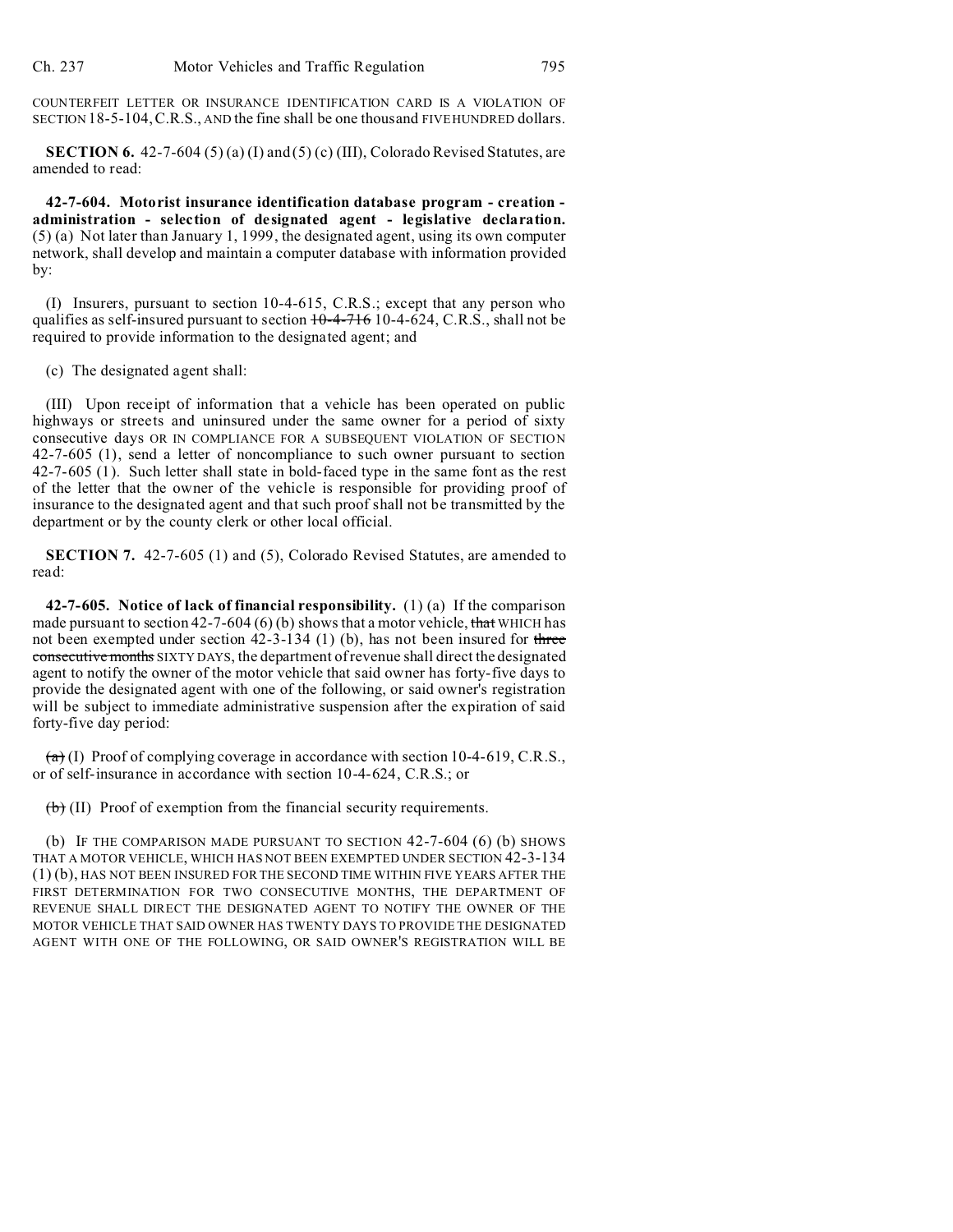SUBJECT TO IMMEDIATE ADMINISTRATIVE SUSPENSION AFTER THE EXPIRATION OF SAID TWENTY-DAY PERIOD:

(I) PROOF OF COMPLYING COVERAGE IN ACCORDANCE WITH SECTION 10-4-619, C.R.S., OR OF SELF-INSURANCE IN ACCORDANCE WITH SECTION 10-4-624, C.R.S.; OR

(II) PROOF OF EXEMPTION FROM THE FINANCIAL SECURITY REQUIREMENTS.

(c) IF THE COMPARISON MADE PURSUANT TO SECTION  $42-7-604(6)(b)$  SHOWS THAT A MOTOR VEHICLE, WHICH HAS NOT BEEN EXEMPTED UNDER SECTION 42-3-134 (1) (b), HAS NOT BEEN INSURED FOR THE THIRD OR SUBSEQUENT TIME WITHIN FIVE YEARS AFTER THE FIRST DETERMINATION FOR ONE MONTH, THE DEPARTMENT OF REVENUE SHALL DIRECT THE DESIGNATED AGENT TO NOTIFY THE OWNER OF THE MOTOR VEHICLE THAT SAID OWNER HAS TEN DAYS TO PROVIDE THE DESIGNATED AGENT WITH ONE OF THE FOLLOWING, OR SAID OWNER'S REGISTRATION WILL BE SUBJECT TO IMMEDIATE ADMINISTRATIVE SUSPENSION AFTER THE EXPIRATION OF SAID TEN-DAY PERIOD:

(I) PROOF OF COMPLYING COVERAGE IN ACCORDANCE WITH SECTION 10-4-619, C.R.S., OR OF SELF-INSURANCE IN ACCORDANCE WITH SECTION 10-4-624,C.R.S.; OR

(II) PROOF OF EXEMPTION FROM THE FINANCIAL SECURITY REQUIREMENTS.

(5) Prior to the reinstatement of any motor vehicle registration that has been suspended pursuant to subsection (1) of this section, the owner of such motor vehicle shall provide to the department proof of insurance coverage in accordance with section  $+0-4-705$  10-4-619, C.R.S., proof of self-insurance in accordance with section  $10-4-716$  10-4-624, C.R.S., or proof of an exemption from any such financial security requirements.

**SECTION 8.** The introductory portion to 10-4-615 (1) (a) and 10-4-615 (1) (a) (III), Colorado Revised Statutes, are amended to read:

**10-4-615. Motorist insurance identification database program - reporting required - fine - repeal.** (1) (a) Each insurer that issues a policy pursuant to this part 6 or part 7 of this article shall provide to the designated agent selected in accordance with section 42-7-604 (4), C.R.S., a record of each policy issued during the immediately preceding period. Such record shall comply with the requirements of subsections (2) and (3) of this section, except as may otherwise be provided for commercial lines of insurance in rules adopted by the department. This subsection (1) shall not be construed to prohibit more frequent reporting. Such policy information shall be provided to the designated agent as follows:

(III) Beginning July 1, 2004, each insurer that has ten thousand or more current policies WITH ANY POLICIES in place for the preceding six months shall provide such policy information every week for the immediately preceding week. Such information shall be reported no later than seven working days after the last date of the week reported on.

**SECTION 9. Effective date - applicability.** (1) This act shall take effect upon passage; except that sections 1, 2, 3, 5, 6, and 7 shall take effect January 1, 2005.